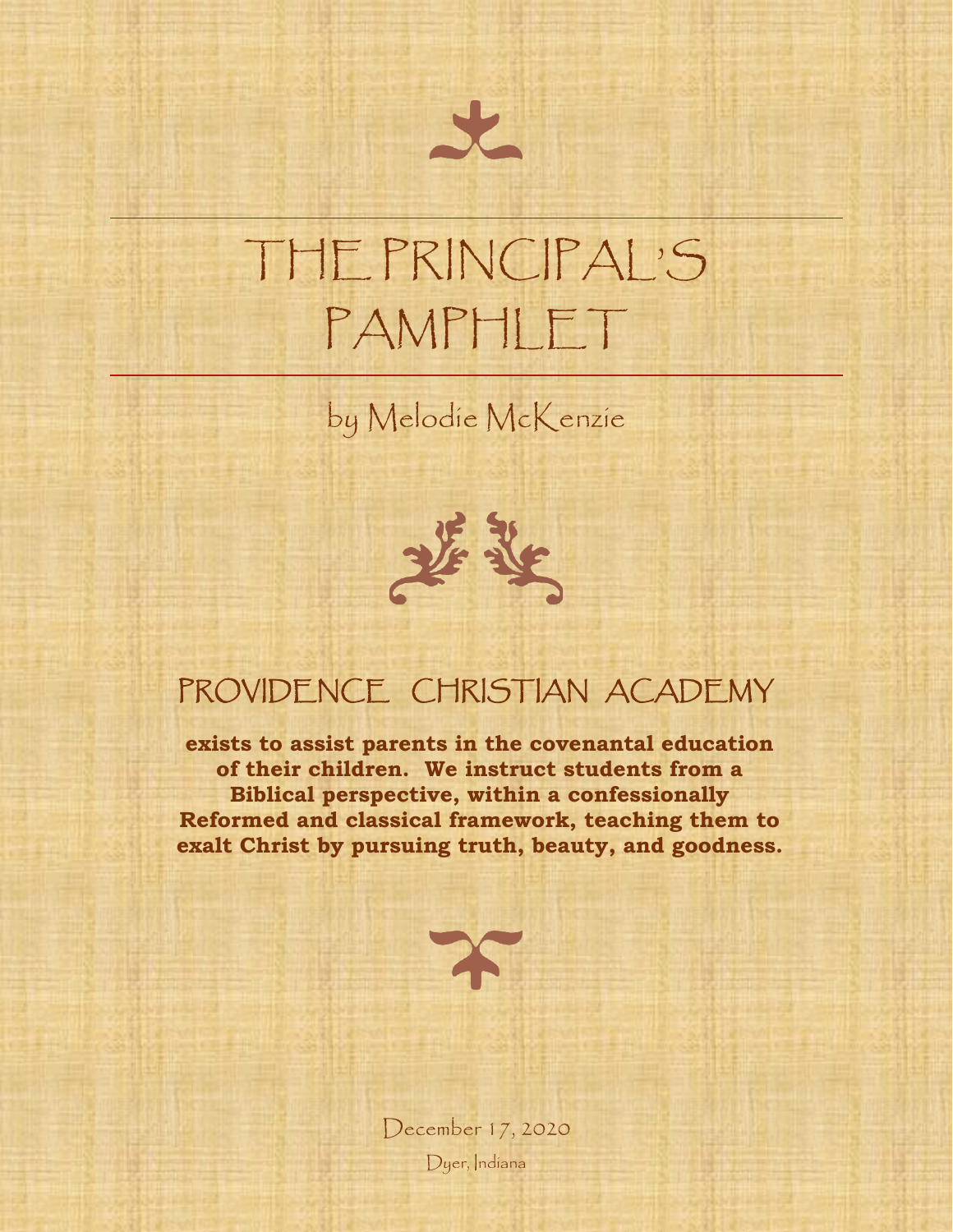## One Story

When C.S. Lewis was being drawn to Christ—even unknown to himself—he wrestled with a number of obstacles that kept him from coming for many years. On his journey from atheism through theism and finally to Christianity, one of the hindrances was his love of myths. Nearly every culture has some form of mythologies. Many of them have origin stories, and many have stories of man's grave failures followed by gods coming to earth to aid mankind. C.S. Lewis couldn't see how Christianity was any different than these other myths told by various cultures.

Thankfully, Lewis's dear friend, J.R.R. Tolkien, proposed to him that maybe the reason that Christianity seems like another story told down through the years is because it is actually the ONE story—the myth made fact. All through history as the story of mankind developed into many nations, there was a constant longing for meaning to life. The general revelation of God's image stamped on man's heart let him know there was more out there. The Spirit used this argument to draw Lewis's heart to Christ.<sup>1</sup>

Romans 1:28 even tells us that those who wish to be free of God and live lives of sin struggle to free themselves from this knowledge as if they wish to rip it from their very being. History is

<sup>1</sup> For more on this, read Lewis's essay, "Myth Became Fact," in *God in the Dark*.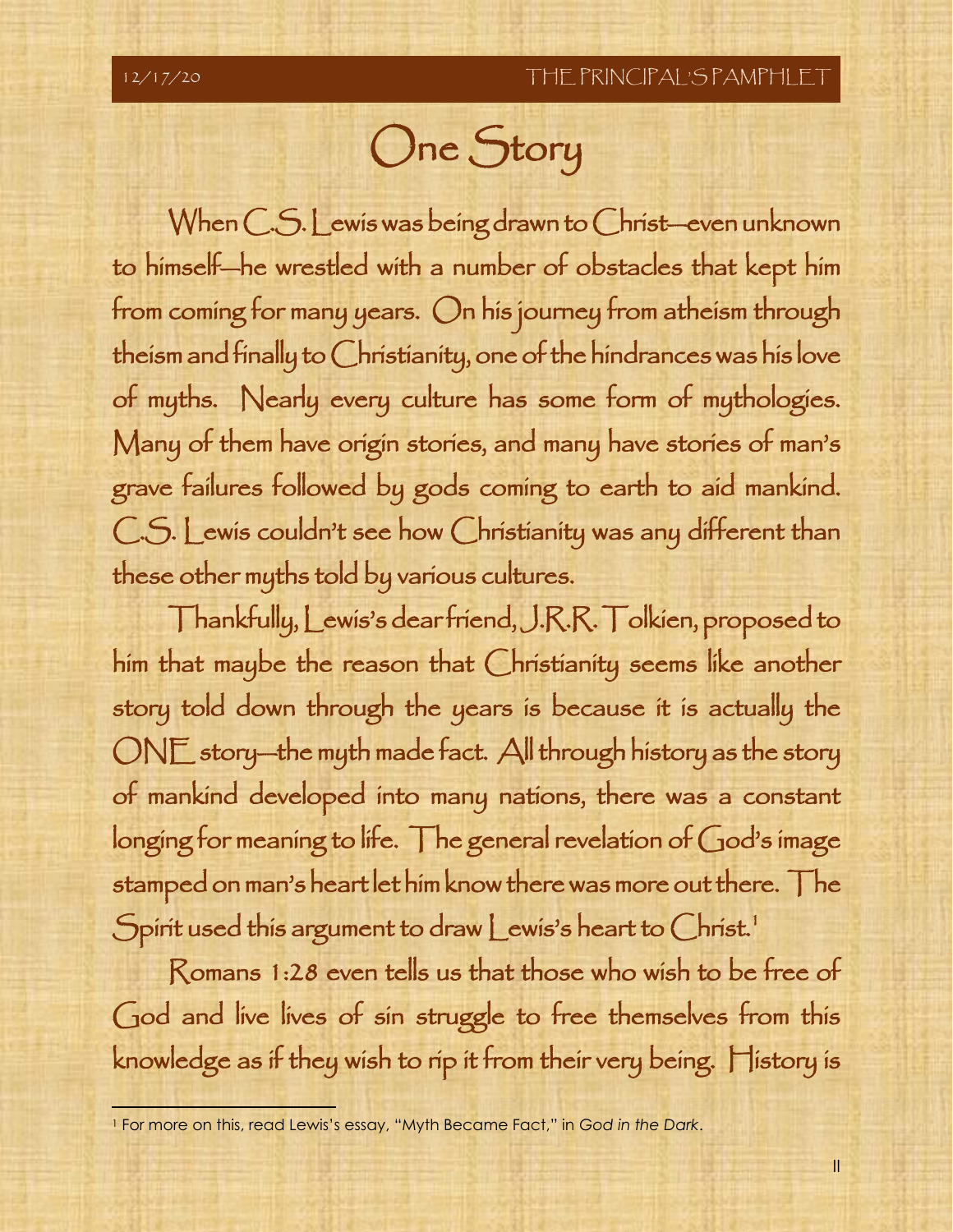### 12/17/20 THE PRINCIPAL'S PAMPHLET

filled with cultures that try to make sense of this ingrained knowledge of God. They find that they would rather create a god made in their own image rather than the God who created them. They develop myths and legends to explain this truth. The unintended consequence of these stories is that they inadvertently point to the one true story of the one true God in creation, fall, and redemption.

Classical education seeks to train children to be able to see the truth under the façade of falsehood that society has created. If we know the truth, we can embrace it when it is seen and recoil when it has been twisted into something distinctly other. As we look at the ancient mythologies, we can see the underlying moral values and truths that are present. We can also make the links from what is true to what has been created by man.

We use some of these ancient mythologies here at Providence while also incorporating more modern stories. The Kindergarteners read a short story called "Why the Chimes Rang" and learn about giving of yourself to care for the stranger in need. In *Stone Soup*, the 1<sup>st</sup> & 2<sup>nd</sup> learn about being generous when someone comes to us for help. The 3<sup>rd</sup> & 4<sup>th</sup> enjoy how *The* Magician's Nephew mirrors the creation story and are interested in how the witch tempted Diggory. A Christmas Carol warns the  $5^{\text{th}}$  & 6<sup>th</sup> about being miserly with what you have been given. In  $\mathcal{T}h e$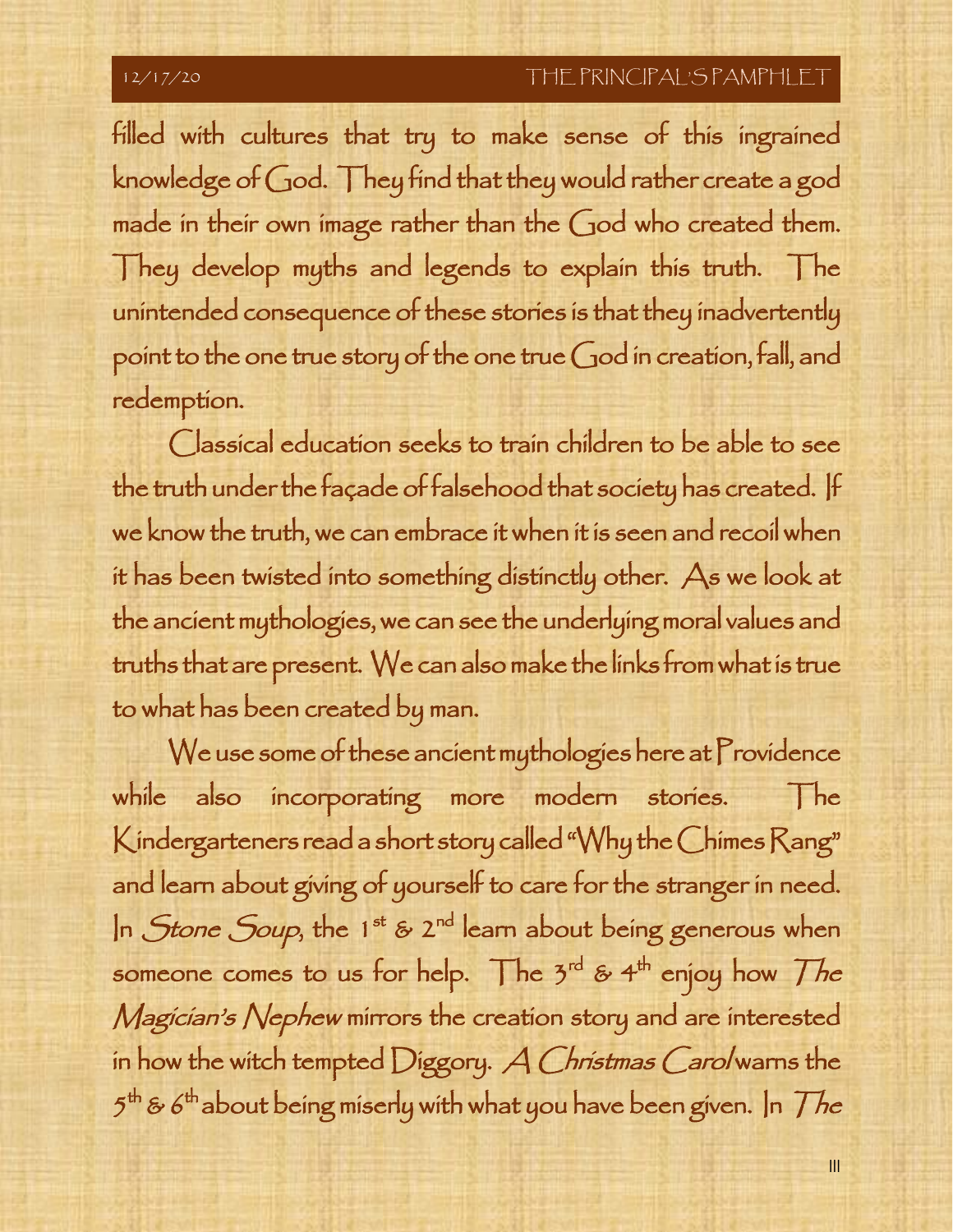Odyssey, there is a consistent theme of hospitality which was common for the Greeks since they had the understanding of hosting "gods in disguise."

While each of these in itself is a small picture, the One Story is woven through the imagery of the Christian writer as well as the frosted glass of the pagan. None of these stories tells the Gospel, but they all have glimpses of how God made the world to work and what happens when things go wrong. Each of us is weaving our own story through our own lives as well. Sometimes, we mirror God the way we're meant to as when Boaz redeemed Ruth. Other times, the Lord works His purposes even in our folly like the story of Samson. This Christmas, may the one true story manifest itself in the lives of you and your family as we celebrate Christ, the myth made fact.

> "And the Word became flesh and dwelt among us, and we have seen his glory..."

> > John 1:14a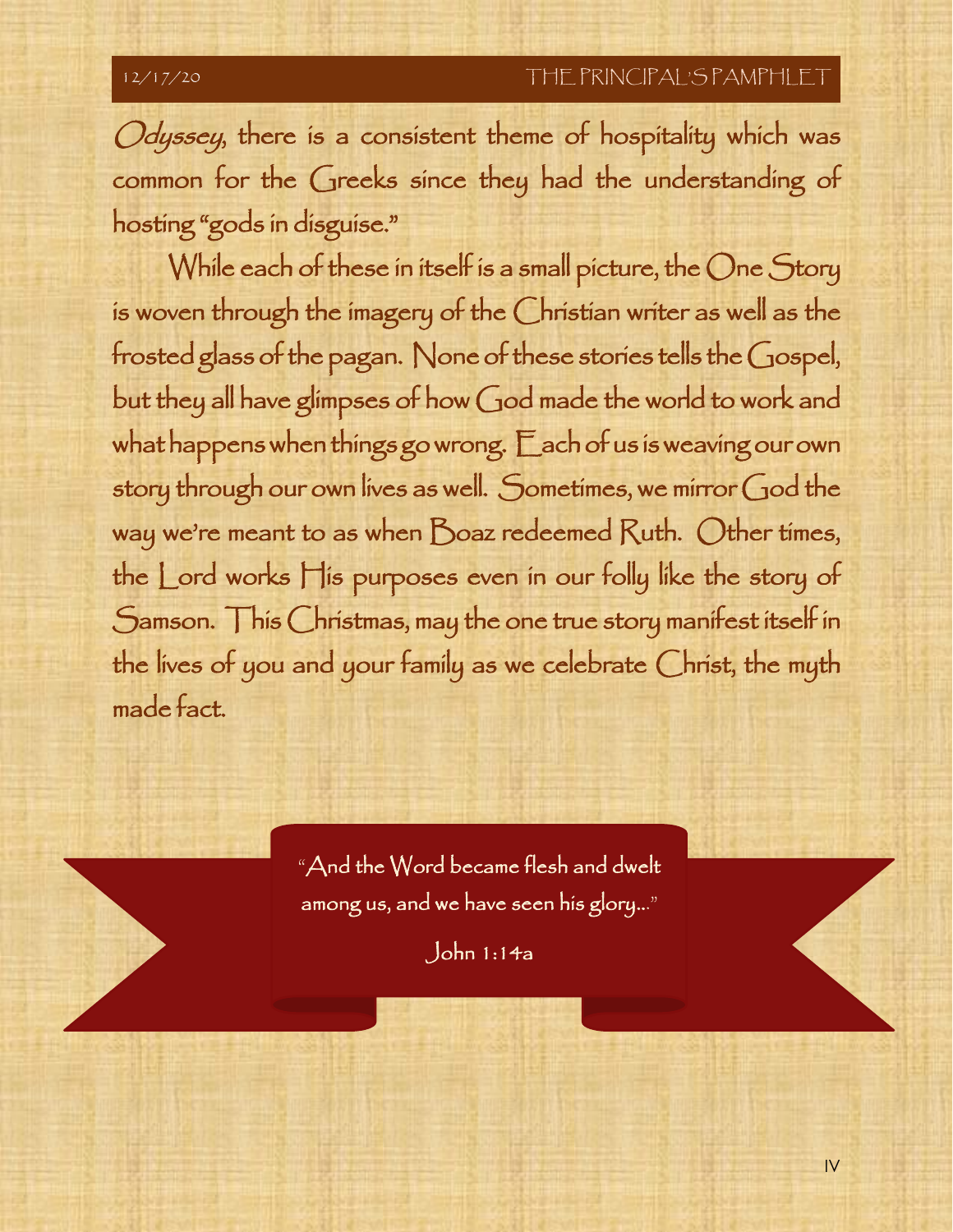## Sights and Sounds at Providence

- ❖ December Chapel: Rev. Ipema from Oak Glen and Divine Hope Seminary spoke to us this month. He reminded us of how God promised the prophets that one day God would bring salvation. Many, including the religious leaders, were not expecting the Messiah. However, the wisemen were actively searching for the King. The gifts they brought represented costliness, priestly offerings, and the perfume used at death. The students were challenged to follow their path by cherishing Christ in their hearts.
- ❖ Carol Sing: It is tradition to close our last day of school before Christmas with an all-school carol sing (tomorrow). Our parents and grandparents are more than welcome to join us. However, this year is just a bit different. We are avoiding gatherings of over 50 people, so we'll be caroling outside. First, we'll go to our neighboring businesses (Dutch Mill, the veterinarian, and the salon). Then, we'll walk to the back of the school and finish singing together in the pick-up circle. You are welcome to pull into the circle and join us or park in front and walk with us. We'll begin at about 2:40pm at the front of the school.

### Psalm 100

- ❖ Make a joyful noise to the LORD, all the earth!
- ❖ Serve the LORD with gladness! Come into his presence with singing!
- ❖ Know that the LORD, he is God! It is he who made us, and we are his; we are his people, and the sheep of his pasture.
- ❖ Enter his gates with thanksgiving, and his courts with praise! Give thanks to him; bless his name!
- ❖ For the LORD is good; his steadfast love endures forever, and his faithfulness to all generations.

V